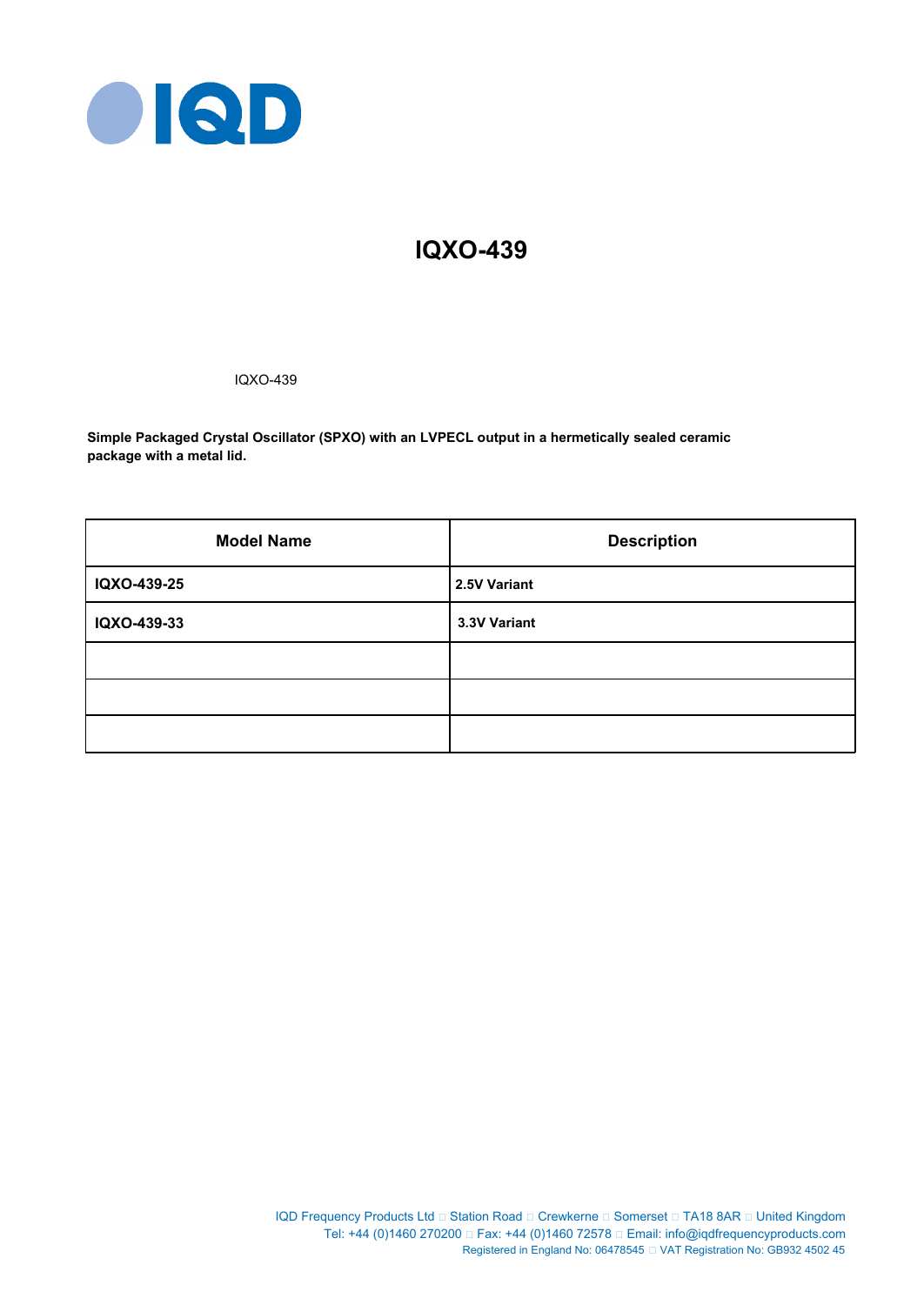

# **IQXO-439-25 Crystal Clock Oscillator Specification**

# **ISSUE 2; May 2022**

## **Description**

Simple Packaged Crystal Oscillator (SPXO) with an LVPECL  $\blacksquare$ output in a hermetically sealed ceramic package with a metal lid.

### **Frequency Parameters**

- Frequency 50.0MHz to 250.0MHz
- $\blacksquare$
- Frequency Stability ±50.00ppm to ±100.00ppm
- 
- Ageing  $\qquad \qquad \text{+5ppm}$  max per year @ 25°C
- Frequency Stability: Inclusive of tolerance @ 25°C, operating temperature range, supply voltage variation, load variation and 1 year ageing.

#### **Electrical Parameters**

Supply Voltage 2.5V ±5%

## **Operating Temperature Ranges**

- $-10$  to  $70^{\circ}$ C
- $-40$  to 85 $^{\circ}$ C

# **Output Details**

Output Compatibility **LACCION COMPATION** 

Drive Capability 50Ω Vs-2.0V

Output Voltage Levels: Level '1' VoH: Vs-1.025V to Vs-0.88V Level '0' VoL: Vs-1.81V to Vs-1.62V

# **Output Control**

Start-Up Time: 10ms max  $\blacksquare$ 

## **Noise Parameters**

- $\blacksquare$ Phase Jitter (12kHz to 20MHz): 0.5ps RMS max
- Clock Jitter (n=50000 cycles): 5ps RMS max O

## **Environmental Parameters**

- $\blacksquare$ Storage Temperature Range: –55 to 125°C
- Drop: 30cm free drop (3 times) onto a hard wooden board.
- Vibration: MIL-STD-202F, Method 201A, frequency range 10Hz~55Hz, 1.52mm amplitude, X, Y, Z axis, 2 hours in each axis ( 6 hours total).

### **Manufacturing Details**

Note: a 0.01μF capacitor should be connected as close to the  $\blacksquare$ oscillator as possibe between +Vs and GND. A large value capacitor should also be located at the power supply.

# **Ordering Information**

- Frequency<sup>\*</sup> Model\* **Output** Frequency Stability (over operating temperature range)\* Operating Temperature Range\* Supply Voltage (\*minimum required) Example  $\blacksquare$ 
	- 100.0MHz IQXO-439-25 LVPECL ±50ppm -40 to 85C 2.5V

# **Compliance**

- RoHS Status (2015/863/EU) Compliant  $\blacksquare$ 
	- REACh Status **Compliant**
- 
- MSL Rating (JDEC-STD-033): 1 П



 $\mathbf{A}$ 

# **Outline (mm)**



## **Recommended Solder Pad Layout**

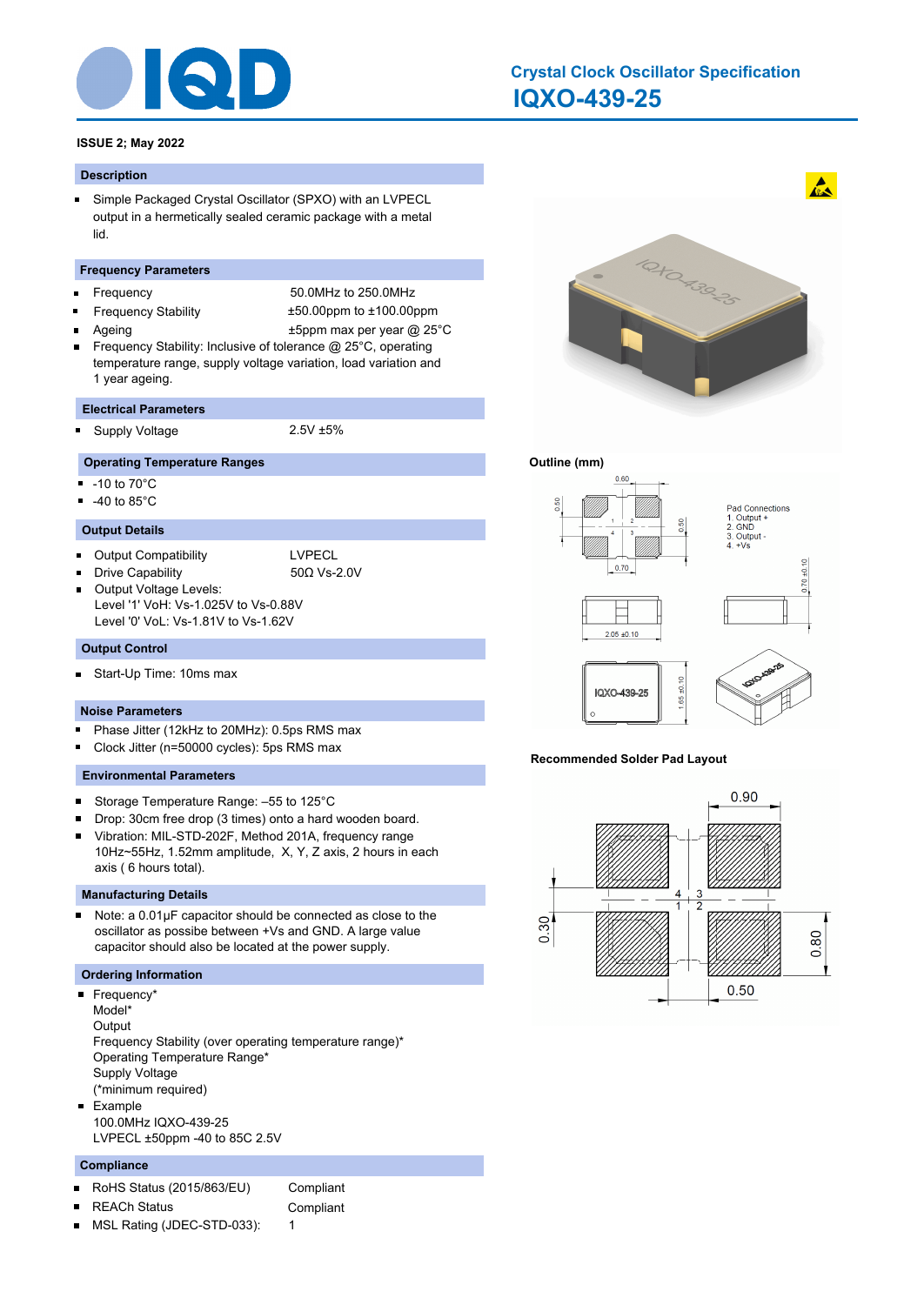

# **ISSUE 2; May 2022**

# **Packaging Details**

- Pack Style: Reel Tape & reel in accordance with EIA-481-D Pack Size: 3,000
- Pack Style: Cutt Cut tape Pack Size: 100

**Electrical Specification - maximum limiting values 2.5V ±5%**

| Frequency<br>Min | Frequency<br>Max | Temperature<br>Range | <b>Stability</b><br>Min | Current<br>Draw | Rise & Fall<br>Time (20/80%) | <b>Duty Cycle</b> |
|------------------|------------------|----------------------|-------------------------|-----------------|------------------------------|-------------------|
|                  |                  | °C                   | ppm                     | mA              | ns                           | $\%$              |
| 50.0MHz          | 100.0MHz         | $-10$ to $70$        | ±50.0                   | 35              | 0.6                          | 45/55%            |
|                  |                  | $-40$ to 85          | ±50.0                   | 35              | 0.6                          | 45/55%            |
| 100.000001MHz    | 200.0MHz         | $-10$ to $70$        | ±50.0                   | 45              | 0.6                          | 45/55%            |
|                  |                  | $-40$ to 85          | ±50.0                   | 45              | 0.6                          | 45/55%            |
| 200.000001MHz    | 250.0MHz         | $-10$ to $70$        | ±50.0                   | 52              | 0.6                          | 45/55%            |
|                  |                  | $-40$ to 85          | ±50.0                   | 52              | 0.6                          | 45/55%            |

*This document was correct at the time of printing; please contact your local sales office for the latest version. Click to view latest version on our website.*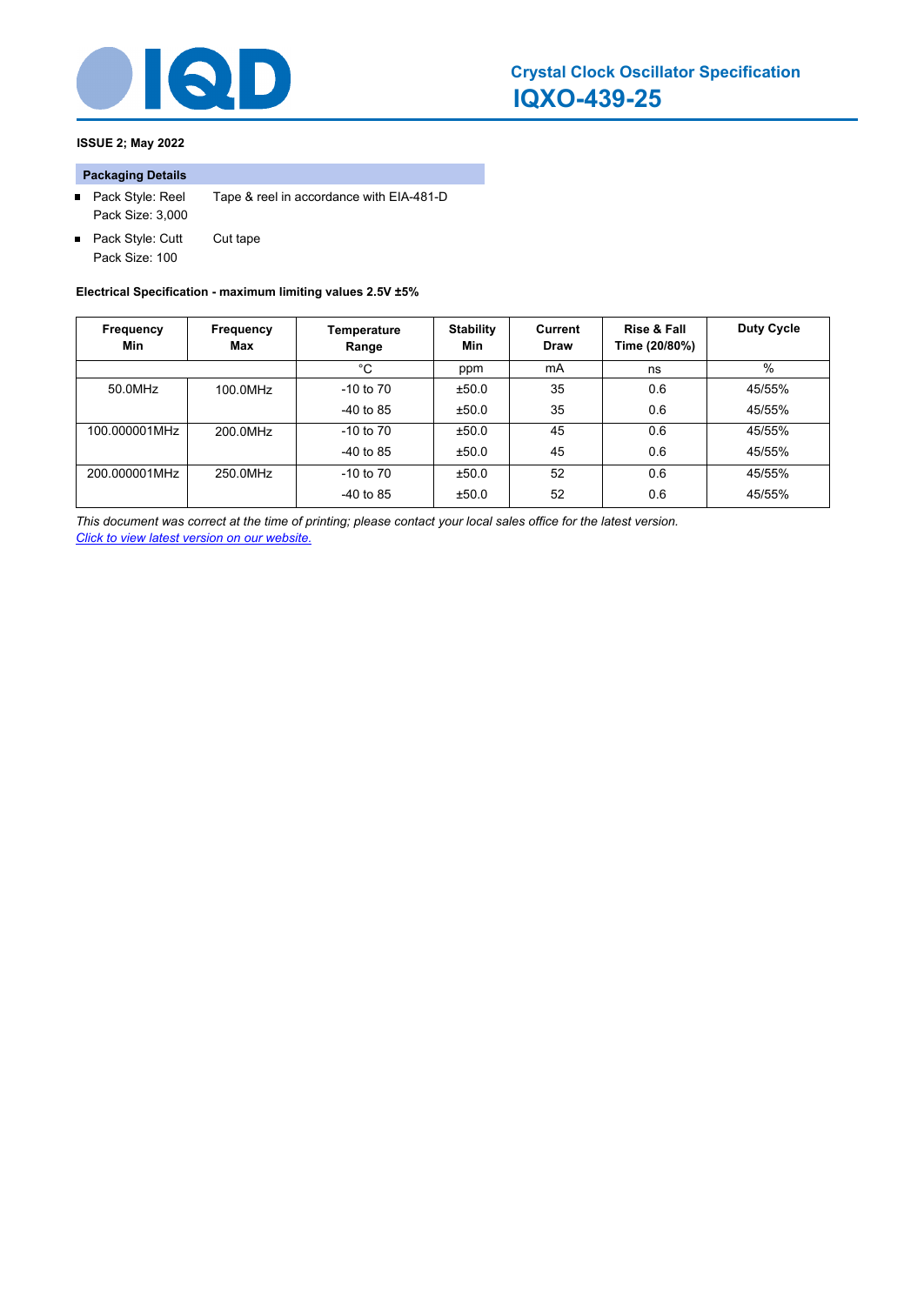

# **IQXO-439-33 Crystal Clock Oscillator Specification**

# **ISSUE 2; May 2022**

## **Description**

Simple Packaged Crystal Oscillator (SPXO) with an LVPECL  $\blacksquare$ output in a hermetically sealed ceramic package with a metal lid.

### **Frequency Parameters**

- Frequency 50.0MHz to 250.0MHz
- $\blacksquare$

Frequency Stability ±50.00ppm to ±100.00ppm

Ageing  $\qquad \qquad \text{+5ppm}$  max per year @ 25°C

Frequency Stability: Inclusive of tolerance @ 25°C, operating temperature range, supply voltage variation, load variation and 1 year ageing.

#### **Electrical Parameters**

Supply Voltage 3.3V ±5%

# **Operating Temperature Ranges**

- $-10$  to  $70^{\circ}$ C
- $-40$  to 85 $^{\circ}$ C

# **Output Details**

Output Compatibility **LACCION COMPATION** 

Drive Capability 50Ω Vs-2.0V

Output Voltage Levels: Level '1' VoH: Vs-1.025V to Vs-0.88V Level '0' VoL: Vs-1.81V to Vs-1.62V

# **Output Control**

Start-Up Time: 10ms max  $\blacksquare$ 

## **Noise Parameters**

- $\blacksquare$ Phase Jitter (12kHz to 20MHz): 0.5ps RMS max
- O Clock Jitter (n=50000 cycles): 5ps RMS max

# **Environmental Parameters**

- $\blacksquare$ Storage Temperature Range: –55 to 125°C
- Drop: 30cm free drop (3 times) onto a hard wooden board.
- Vibration: MIL-STD-202F, Method 201A, frequency range 10Hz~55Hz, 1.52mm amplitude, X, Y, Z axis, 2 hours in each axis ( 6 hours total).

### **Manufacturing Details**

Note: a 0.01μF capacitor should be connected as close to the  $\blacksquare$ oscillator as possibe between +Vs and GND. A large value capacitor should also be located at the power supply.

# **Ordering Information**

- Frequency\* Model\* **Output** Frequency Stability (over operating temperature range)\* Operating Temperature Range\* Supply Voltage (\*minimum required) Example  $\blacksquare$ 
	- 100.0MHz IQXO-439-33 LVPECL ±50ppm -40 to 85C 3.3V

# **Compliance**

- RoHS Status (2015/863/EU) Compliant  $\blacksquare$
- REACh Status **Compliant**
- 
- MSL Rating (JDEC-STD-033): 1 П



 $\mathbf{A}$ 

# **Outline (mm)**



## **Recommended Solder Pad Layout**